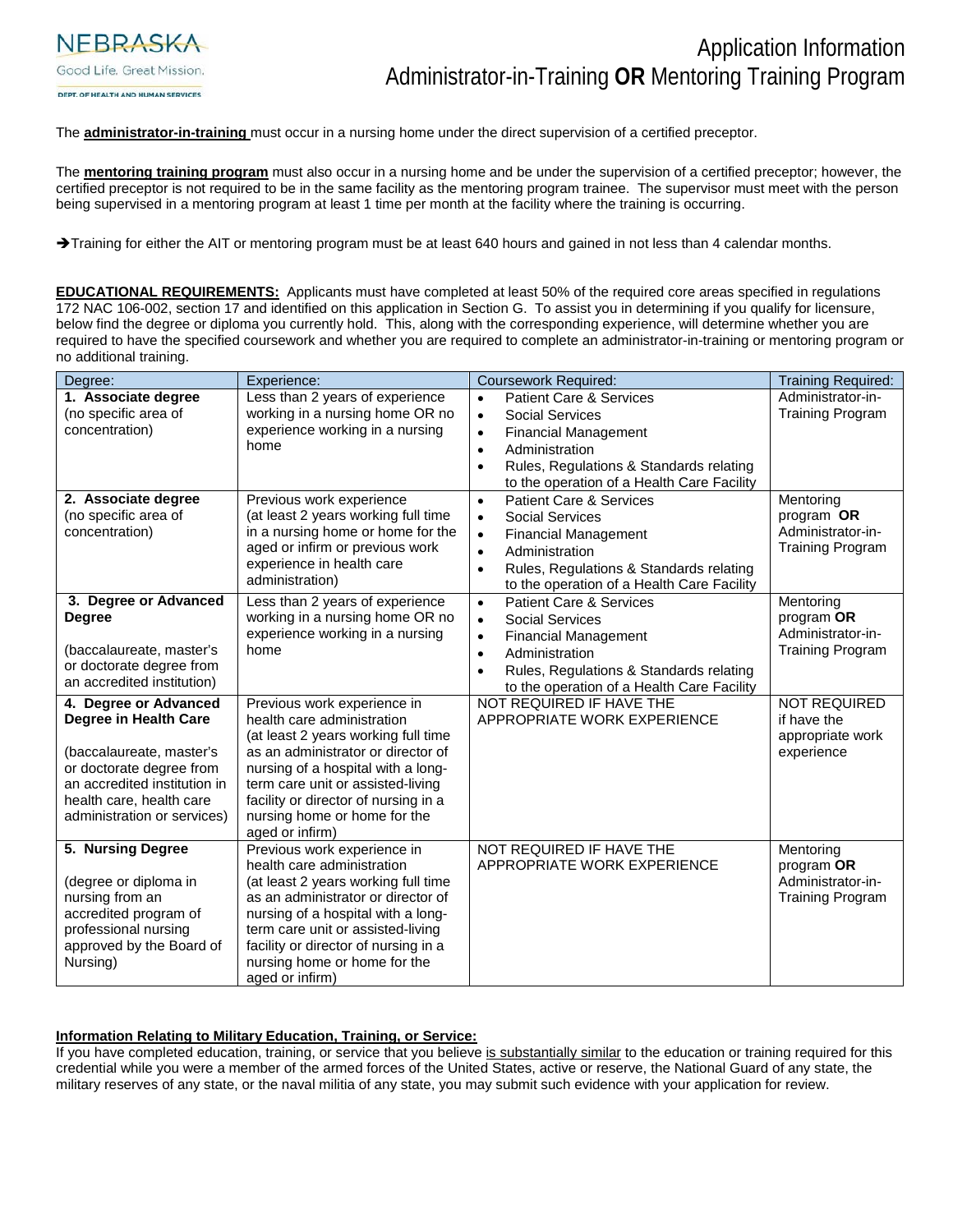**LICENSE FEE WAIVER:** Starting January 1, 2020, if you meet one of the following waiver options, your apprentice license fee **is waived**:

- 1. **Young Worker:** You are between the ages of 19 and 25 (under the age of 26).
- 2. **Low-Income Individual:** You are enrolled in a state or federal public assistance program **such as** the medical assistance program established pursuant to the Medical Assistance Act, the federal Supplemental Nutrition Assistance Program (SNAP), or the federal Temporary Assistance for Needy Families (TANF) program, **OR** your household adjusted gross income is below 130% of the federal income poverty guideline.
	- If you live in Nebraska and are enrolled in a state or federal public assistance program, no further documentation is required to be submitted.
	- If you live in a state other than Nebraska and are enrolled in a state or federal public assistance program, submit a copy of a document showing current enrollment.
	- If your household adjusted gross income is at 130% of the Federal Income Poverty Guideline or below, click this link to see the current income guideline[s http://dhhs.ne.gov/licensure/documents/LowIncomeFeeWaiverTable.pdf.](http://dhhs.ne.gov/licensure/documents/LowIncomeFeeWaiverTable.pdf) To be eligible for this waiver, you must submit a copy of your most recent tax return.
- 3. **Military Family:** You are an active duty service member in the armed services of the United States, a military spouse, honorably discharged veteran of the armed services of the United States, spouse of such honorably discharged veteran, and un-remarried surviving spouses of deceased service members of the armed services of the United States. To be eligible for this waiver, you must submit a copy of your ID card, discharge paperwork, or similar document that shows you are a military family member as described above.

**MILITARY:** To view licensing services available to members of the military and their spouses, visit our website at <http://dhhs.ne.gov/licensure/Pages/Professions-and-Occupations.aspx>

## **STEP 1: Get the following documents:**

# 1. **US Citizenship/Lawful Presence** (must be at **least 19** years old):

- **U.S. Citizen, a PHOTOCOPY** of one of the following:
- $\Box$  Birth Certificate (Hospital issued keepsake birth certificates cannot be accepted).
- $\Box$  U.S. Passport (unexpired or expired).
- $\Box$  Certificate of Naturalization.
- $\Box$  Other documents that show U.S. Citizenship.

#### **A Driver's License is NOT acceptable.**

## **NOT a U.S. Citizen, a PHOTOCOPY** of one of the following:

- $\Box$  Green Card, otherwise known as a Permanent Resident Card (Form I-551), both front and back of the card;
- Form I-94 (Arrival-Departure Record) **AND** an unexpired foreign passport with a valid unexpired US visa; or
- Employment Authorization Card **AND** 
	- $\Box$  An approved deferred action status (DACA);
	- $\Box$  A pending application for asylum in the United States;
	- $\Box$  A pending or approved application for temporary protected status in the United States; or
	- $\Box$  A pending application for adjustment of status to that of an alien lawfully admitted for permanent
		- Residence in the United States or conditional permanent resident status in the United States.

**NOTE:** Documents (other than those for U.S. Citizenship) are verified by our office through the Department of Homeland Security. This process may take up to 30 days.

- 2. **Education:** An official school, college, or university transcript showing proof of your degree. If substituting continuing education for the specific core areas, submit copies of the certificate of completion.
- 3. **Work Experience**: If using work experience under the educational requirements, an Official Verification of Employment must be submitted. Examples are: a letter from the Corporate Office, the Facility Board of Director's, Personnel Office, Supervisor, or other similar documentation.
- 4. **AIT/Mentoring Agreement:** Attachment 1; Agreement between the Preceptor and Trainee.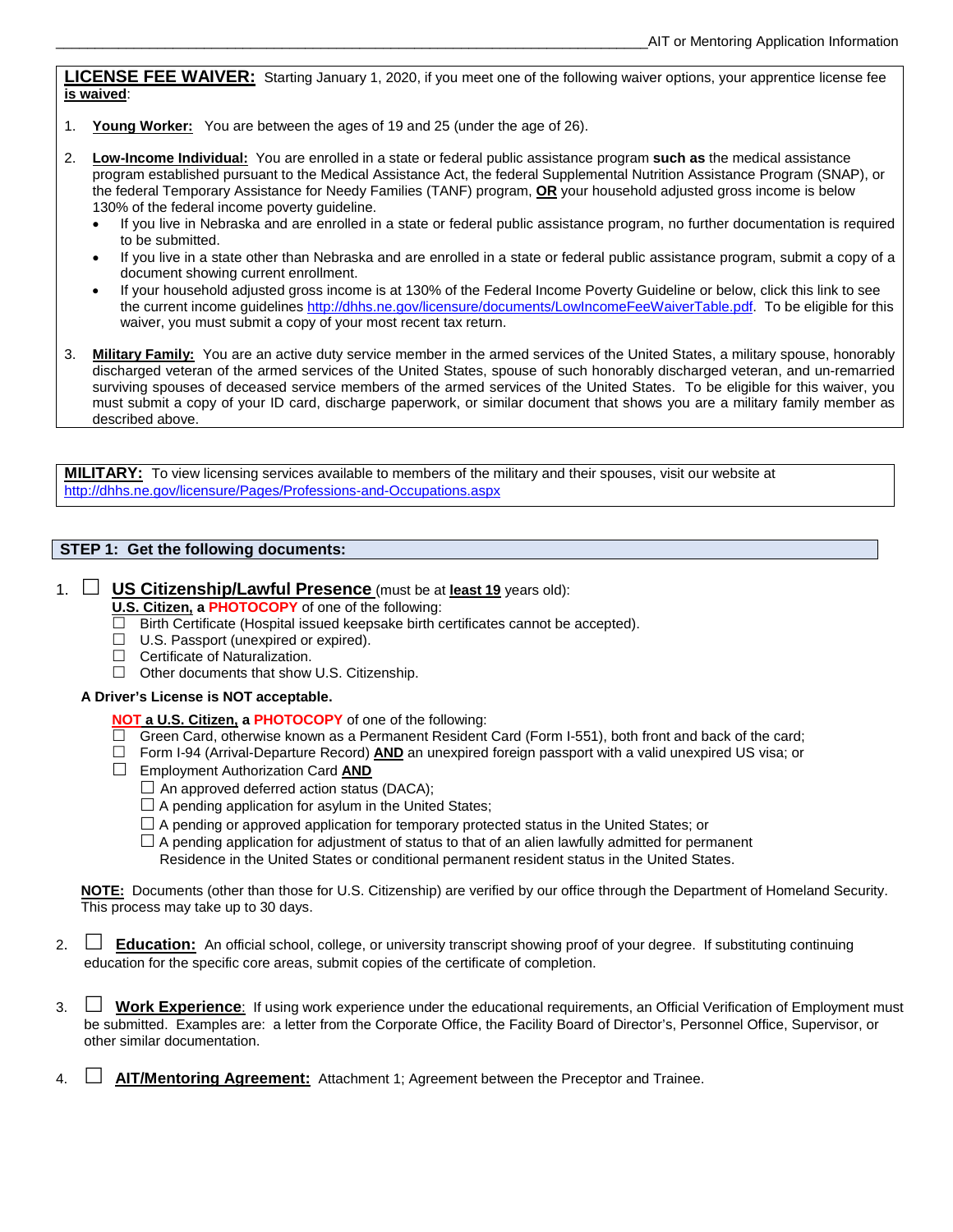5.  **Conviction Information:** If you have **EVER** received a ticket from law enforcement or animal control, check the court system to see if the ticket is on your record as a misdemeanor or felony conviction. Speeding tickets are not misdemeanors or felonies. You are required to list ALL convictions (regardless of when they occurred) on the application; you are NOT required to list infractions, diversions or dismissals. Misdemeanor and felony convictions can either be processed through traffic or criminal court, so when you check with the county court/district court, you should ask for both traffic and criminal court misdemeanor/felony convictions.

#### **If you have convictions**, **you must submit:**

(i) A copy of the court record related to all misdemeanor and felony convictions, that includes the statement of charges and final disposition, if the conviction(s) occurred in a state other than Nebraska;

(ii) An explanation of the events leading to the conviction (what, when, where, why) and a summary of actions that the applicant has taken to address the behaviors or actions related to the conviction; and

(iii) A letter from the applicant's probation officer addressing the terms and current status of the probation, if the applicant is currently on probation.

**If you had an alcohol and drug evaluation and/or completed treatment**, to assist the Board and Department in review of any drug and/or alcohol conviction(s), the treatment provider must submit all evaluations/discharge summaries directly to the Department.

| The following provides <b>SOME</b> examples of convictions; this is <b>NOT</b> a complete list |                                               |  |  |  |
|------------------------------------------------------------------------------------------------|-----------------------------------------------|--|--|--|
| • MIP/ Tobacco Use by Minor                                                                    | • Driving under Suspension / Revocation       |  |  |  |
| $\bullet$ DUI/DWI                                                                              | • License Vehicle without Liability Insurance |  |  |  |
| • Controlled Substance                                                                         | • Fail to Appear in Court                     |  |  |  |
| • Open Container                                                                               | • False Information or Reporting              |  |  |  |
| • Shoplifting / Theft / Burglary                                                               | • Leave the Scene of an Accident              |  |  |  |
| • Unauthorized use of a Financial Transaction                                                  | • Operator not Carrying License               |  |  |  |
| • Disturbing the Peace                                                                         | • Unlawful Display of Plates/Renewal tabs     |  |  |  |
| • Assault / Prostitution                                                                       | • Park Rule Violation / Curfew Violation      |  |  |  |
| • Disorderly Conduct / Disorderly House                                                        | • Dog at Large / Fail to Vaccinate Animal     |  |  |  |
| • Reckless Driving                                                                             | • Littering / Fireworks / Bad Check           |  |  |  |

**NOTE:** If you have **any criminal charges or license disciplinary actions pending that result in a conviction or license discipline**, you are required to report such action to the Investigative Unit **within 30 days of the conviction or disciplinary action.**  Reporting forms can be obtained at the following website:<http://dhhs.ne.gov/Pages/Investigations.aspx>or by phone 402-471-0175.

6. **ID Other State License Information:** You must contact the states in which you are licensed or have held a license and request the State Office complete a certification. **(DO NOT send a copy of your license)**. **Disciplinary Action:** If you have had any disciplinary actions taken against your credential(s), you must submit a copy of

the disciplinary action(s), including charges and disposition.

| STEP 2: Submit your application to the Licensure Unit |                                                                                 |  |  |  |  |
|-------------------------------------------------------|---------------------------------------------------------------------------------|--|--|--|--|
| $\Box$ Completed Application                          | $\Box$ License Certifications (if licensed in another state)                    |  |  |  |  |
| Citizenship or Lawful Presence Document               | $\Box$ The License Fee (unless you qualified for a fee waiver). See the license |  |  |  |  |
| $\Box$ Education Documents                            | application for a listing of fees. Pay by check/money order (your cancelled     |  |  |  |  |
| $\Box$ Conviction Records (if you have convictions)   | check is your proof of receipt); debit or credit card is not accepted.          |  |  |  |  |

**Application Review:** All applications are reviewed in date order received.

- If your application **is missing information**, you will be contacted **by e-mail** within approximately 10 days; the e-mail will list the information that is required to compete your application. You have 90 days to complete your application; if not completed within this 90 days, your application will be closed and all documents destroyed. A new application will then be required.
- If your application **is complete**, you will receive **by e-mail** your approval.

**Records Retention Schedule: When your license is issued, your application and documents will be kept by the Department for 5 years; then all documents will be destroyed. We encourage you to keep a copy of your application for your records.**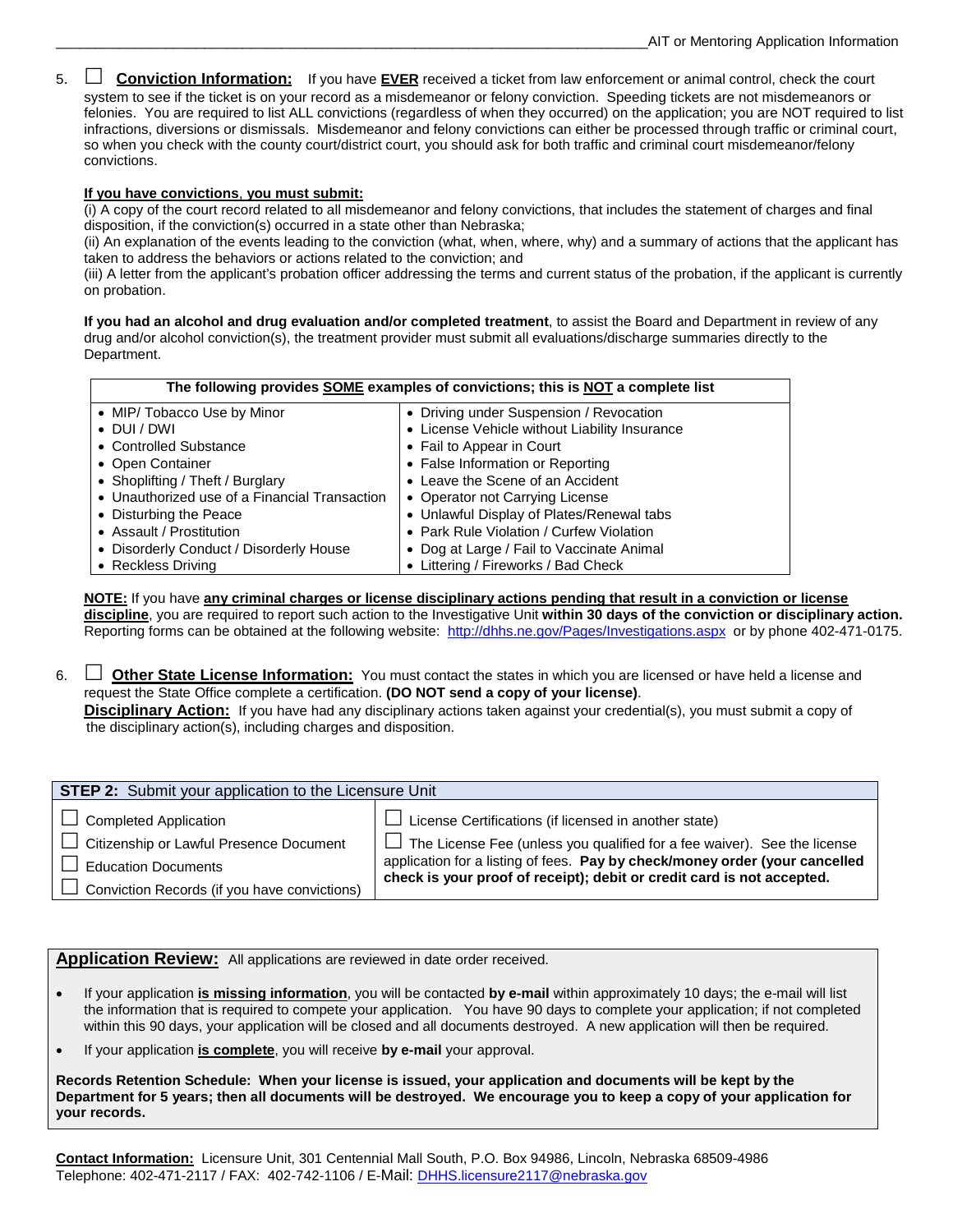

Good Life. Great Mission.

DEPT. OF HEALTH AND HUMAN SERVICES Licensure Unit P.O. Box 94986, Lincoln, Nebraska 68509-4986 [Dhhs.licensure2117@nebraska.gov](mailto:Dhhs.licensure2117@nebraska.gov) 402-471-2117

#### **Mail this application to the address listed above. You must complete all sections of this application**

# **APPLICATION TO BEGIN A TRAINING PROGRAM NURSING HOME ADMINISTRATION**

| Please check type of training below:<br>Administrator-in-Training<br><b>Mentoring Program</b>                              | Fee Required if YOU DO NOT qualify for one of the above fee<br>waivers listed below<br>FEE: \$50.00 |
|----------------------------------------------------------------------------------------------------------------------------|-----------------------------------------------------------------------------------------------------|
| A. Fee Waiver: If you meet one of the following fee waivers, your initial license fee is waived.<br>Check only one waiver: |                                                                                                     |
| Young Worker: I am under 26 years old.                                                                                     |                                                                                                     |
| Low-income Individual:                                                                                                     |                                                                                                     |

□ I am enrolled in a state or federal public assistance program, including, but not limited to, the medical assistance program established pursuant to the Medical Assistance Act, the federal Supplemental Nutrition Assistance Program, or the federal Temporary Assistance for Needy Families program, OR

 $\bigsqcup$  My household adjusted gross income is below 130% of the federal income poverty guideline.

Military Family: I am an active duty service member in the armed services of the United States, a military spouse, honorably discharged veteran of the armed services of the United States, spouse of such honorably discharged veteran, and un-remarried surviving spouses of deceased service members of the armed services of the United States.

|   | <b>SECTION A: INFORMATION</b>                                                                            |                                                                                                                                       |         |         |                                         |                   |  |                                                                                                                                                                                                                                                                           |
|---|----------------------------------------------------------------------------------------------------------|---------------------------------------------------------------------------------------------------------------------------------------|---------|---------|-----------------------------------------|-------------------|--|---------------------------------------------------------------------------------------------------------------------------------------------------------------------------------------------------------------------------------------------------------------------------|
|   |                                                                                                          | You must print your Legal Name below                                                                                                  |         |         |                                         |                   |  |                                                                                                                                                                                                                                                                           |
|   | First:                                                                                                   |                                                                                                                                       | Middle: |         |                                         | Last Name:        |  |                                                                                                                                                                                                                                                                           |
|   |                                                                                                          |                                                                                                                                       |         |         |                                         |                   |  |                                                                                                                                                                                                                                                                           |
|   |                                                                                                          | List any other names, you are or have ever been known as (AKA),<br>including maiden name and your last name on your birth certificate |         |         |                                         |                   |  |                                                                                                                                                                                                                                                                           |
| 2 | Address:                                                                                                 | Street/PO/Route:                                                                                                                      |         |         |                                         |                   |  |                                                                                                                                                                                                                                                                           |
|   | City:                                                                                                    |                                                                                                                                       |         |         |                                         | State or Country: |  | Zip:                                                                                                                                                                                                                                                                      |
| 3 | Social Security Number (SSN):                                                                            |                                                                                                                                       |         |         |                                         |                   |  |                                                                                                                                                                                                                                                                           |
|   |                                                                                                          | it to the Department of Revenue or the Department of Labor.                                                                           |         |         |                                         |                   |  | Neb. Rev. Stat. §§38-123 and 38-130 requires you to provide your social security number to DHHS. Although your number is not public<br>information, DHHS may share your social security number for child support enforcement or other administrative purposes and provide |
| 4 |                                                                                                          | If you ARE NOT a U.S. Citizen, list<br>your Alien Registration # or I-94 #:                                                           | A#:     | $1-94#$ |                                         |                   |  |                                                                                                                                                                                                                                                                           |
| 5 | Date of Birth (Month/Day/Year):                                                                          |                                                                                                                                       |         |         | Place of Birth (City/State or COUNTRY): |                   |  |                                                                                                                                                                                                                                                                           |
| 6 | Phone #: (optional)*                                                                                     |                                                                                                                                       |         |         | Additional Phone #: (optional)*         |                   |  |                                                                                                                                                                                                                                                                           |
|   | E-Mail Address:                                                                                          |                                                                                                                                       |         |         |                                         |                   |  |                                                                                                                                                                                                                                                                           |
|   | phone number and e-mail is optional, but providing this information will speed up communication with you |                                                                                                                                       |         |         |                                         |                   |  |                                                                                                                                                                                                                                                                           |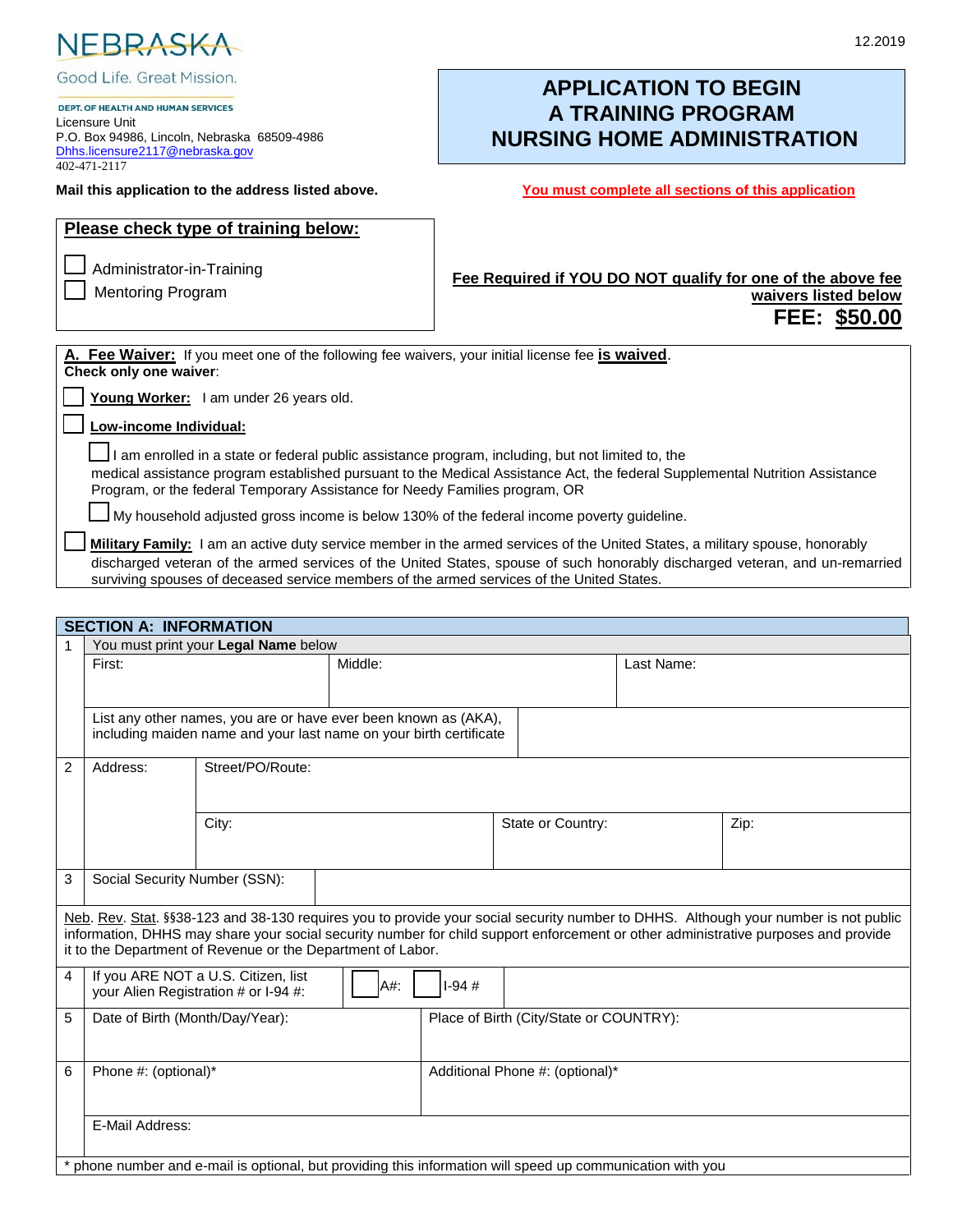|  | Have you ever been denied the right to<br>take a license examination in any<br>State? | Yes<br>NO. | <sup>f</sup> ves, explain: |  |
|--|---------------------------------------------------------------------------------------|------------|----------------------------|--|
|--|---------------------------------------------------------------------------------------|------------|----------------------------|--|

|                | <b>SECTION B: PRECEPTOR/FACILITY INFORMATION</b>   |                  |                 |           |  |  |
|----------------|----------------------------------------------------|------------------|-----------------|-----------|--|--|
|                | Name of Preceptor:                                 | First:           | Middle/Initial: | Last:     |  |  |
| $\overline{2}$ | Preceptor #:                                       |                  |                 |           |  |  |
| 3              | Name of Nursing Home<br>where Training will Occur: |                  |                 |           |  |  |
| $\overline{4}$ | Address of Nursing Home:                           | Street/PO/Route: |                 |           |  |  |
|                |                                                    | City:            | State:          | Zip Code: |  |  |
| 5              | Telephone # (Optional):                            |                  |                 |           |  |  |

#### **SECTION C: CONVICTION AND LICENSURE INFORMATION**

Failure to disclose any such conviction or disciplinary action, regardless of when the action occurred, could result in disciplinary action, including, but not limited to, payment of a civil penalty.

**CONVICTION INFORMATION: You must list ALL** misdemeanor or felony convictions (regardless of when they occurred); you are NOT required to list infractions, diversions or dismissals. Misdemeanor and felony convictions can either be processed through traffic or criminal court, so when you check with the county court/district court, you should ask for both traffic and criminal court misdemeanor and felony convictions.

|  | Have you <b>EVER</b> been<br>convicted of a<br>misdemeanor or felony? | Name of Conviction | Date of Action | Name of Court Taking<br>Action |
|--|-----------------------------------------------------------------------|--------------------|----------------|--------------------------------|
|  | Yes<br>No                                                             |                    |                |                                |
|  |                                                                       |                    |                |                                |
|  |                                                                       |                    |                |                                |
|  |                                                                       |                    |                |                                |
|  |                                                                       |                    |                |                                |
|  |                                                                       |                    |                |                                |

| The following provides SOME examples of convictions; this is NOT a complete list |                                               |  |  |  |
|----------------------------------------------------------------------------------|-----------------------------------------------|--|--|--|
| • MIP/ Tobacco Use by Minor                                                      | • Driving under Suspension / Revocation       |  |  |  |
| $\bullet$ DUI/DWI                                                                | • License Vehicle without Liability Insurance |  |  |  |
| • Controlled Substance                                                           | • Fail to Appear in Court                     |  |  |  |
| • Open Container                                                                 | • False Information or Reporting              |  |  |  |
| • Shoplifting / Theft / Burglary                                                 | • Leave the Scene of an Accident              |  |  |  |
| • Unauthorized use of a Financial Transaction                                    | • Operator not Carrying License               |  |  |  |
| • Disturbing the Peace                                                           | • Unlawful Display of Plates/Renewal tabs     |  |  |  |
| • Assault / Prostitution                                                         | • Park Rule Violation / Curfew Violation      |  |  |  |
| • Disorderly Conduct / Disorderly House                                          | • Dog at Large / Fail to Vaccinate Animal     |  |  |  |
| • Reckless Driving                                                               | • Littering / Fireworks / Bad Check           |  |  |  |

**NOTE:** If you have any criminal charges or credential disciplinary actions pending that result in a conviction or credential discipline, you are required to report such action to the Investigative Unit **within 30 days of the conviction or disciplinary action. Reporting forms can be obtained at:** <http://dhhs.ne.gov/Pages/investigations.aspx> or by phone **402-471-0175**.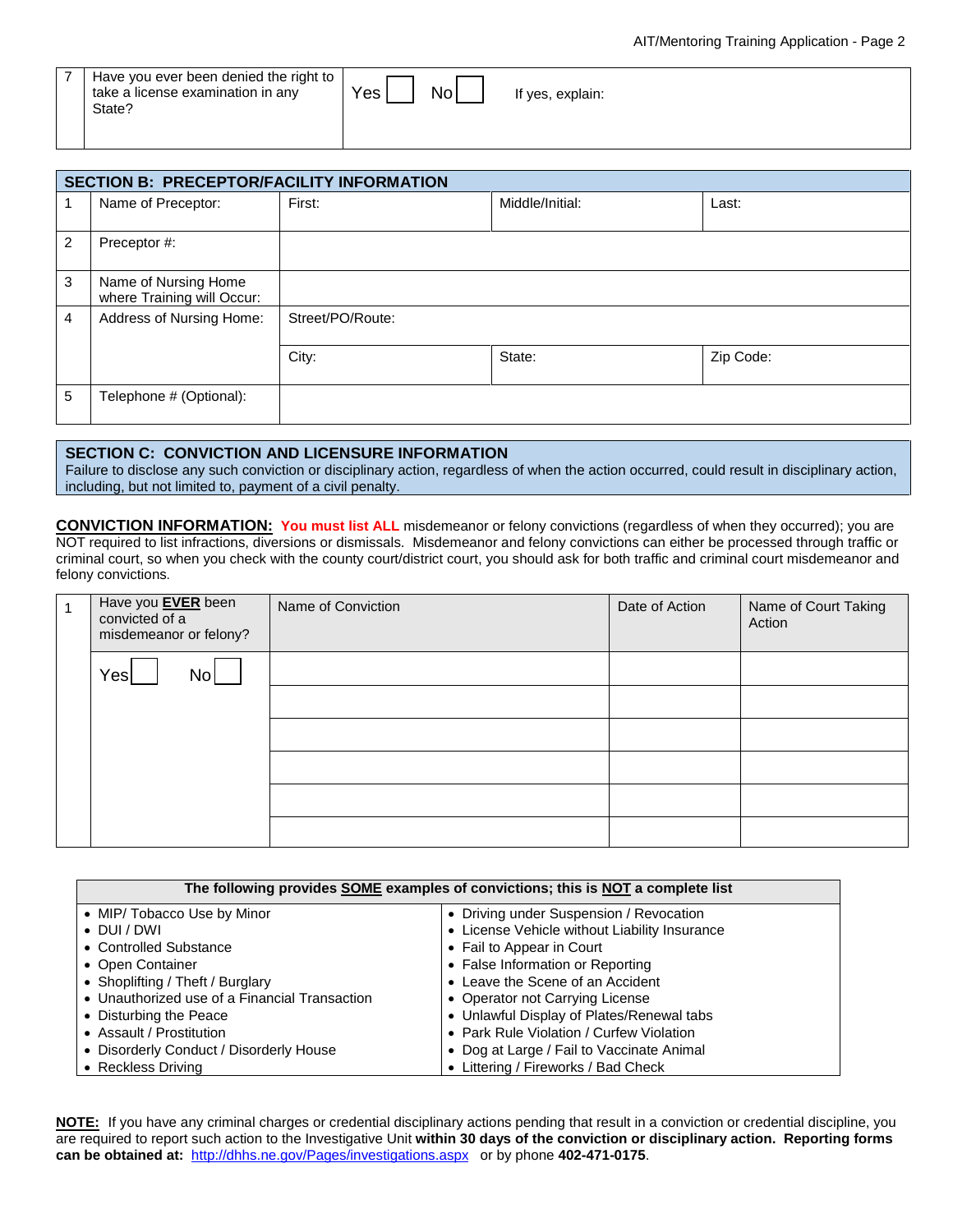**LICENSE INFORMATION:** The following questions relate to a license that you currently hold or have held (such as nursing, EMT, counseling, etc.) in a state **other** than Nebraska.

| 2 | Do you hold or have you held a license in any<br>other state(s)?                                                                                      | If yes, what state(s)? | What type of license? |                             |
|---|-------------------------------------------------------------------------------------------------------------------------------------------------------|------------------------|-----------------------|-----------------------------|
|   | Yes<br>No                                                                                                                                             |                        |                       |                             |
|   |                                                                                                                                                       |                        |                       |                             |
|   |                                                                                                                                                       |                        |                       |                             |
|   | If YES, has your license ever been denied,<br>refused renewal, limited, suspended, revoked<br>or had other disciplinary measures taken<br>against it? | Type of Action         | Date of Action        | Name of State Taking Action |
|   | Yes<br>No                                                                                                                                             |                        |                       |                             |

| <b>SECTION D: PROPOSED DATES OF TRAINING</b>            |        |                                      |  |  |  |
|---------------------------------------------------------|--------|--------------------------------------|--|--|--|
| Proposed Starting and<br><b>Ending Date of Training</b> | Start: | End:                                 |  |  |  |
| Number of Hours of<br>Training per Day                  |        | Number of Hours<br>Trained per Week: |  |  |  |

Training for either the AIT or mentoring program must be at least 640 hours and gained in not less than 4 calendar months and must be at least 20 hours per week.

## **SECTION E: INFORMATION RELATING TO THE APPLICANT'S DEGREE**

#### **List below (where indicated) the University or College Name, the date of graduation, degree, and major.**

| ☑ Check below the Degree Earned                                                         | Name of College or<br>University | Date of<br>Graduation | Major |
|-----------------------------------------------------------------------------------------|----------------------------------|-----------------------|-------|
| Associate Degree                                                                        |                                  |                       |       |
|                                                                                         |                                  |                       |       |
| Degree or Advanced Degree:                                                              |                                  |                       |       |
| Baccalaureate                                                                           |                                  |                       |       |
| <b>Masters</b>                                                                          |                                  |                       |       |
| Doctorate                                                                               |                                  |                       |       |
| Degree or Advanced Degree in Health<br>Care, Health Care Administration or<br>Services: |                                  |                       |       |
| Baccalaureate                                                                           |                                  |                       |       |
| <b>Masters</b>                                                                          |                                  |                       |       |
| Doctorate                                                                               |                                  |                       |       |
| Nursing Degree:                                                                         |                                  |                       |       |
| Diploma                                                                                 |                                  |                       |       |
| Degree                                                                                  |                                  |                       |       |

**Information Relating to Military Education, Training, or Service:** If you have completed education, training, or service that you believe is substantially similar to the education or training required for this credential while you were a member of the military, you may submit such evidence with your application for review. Military is defined as the armed forces of the United States, active or reserve, the National Guard of any state, the military reserves of any state, or the naval militia of any state.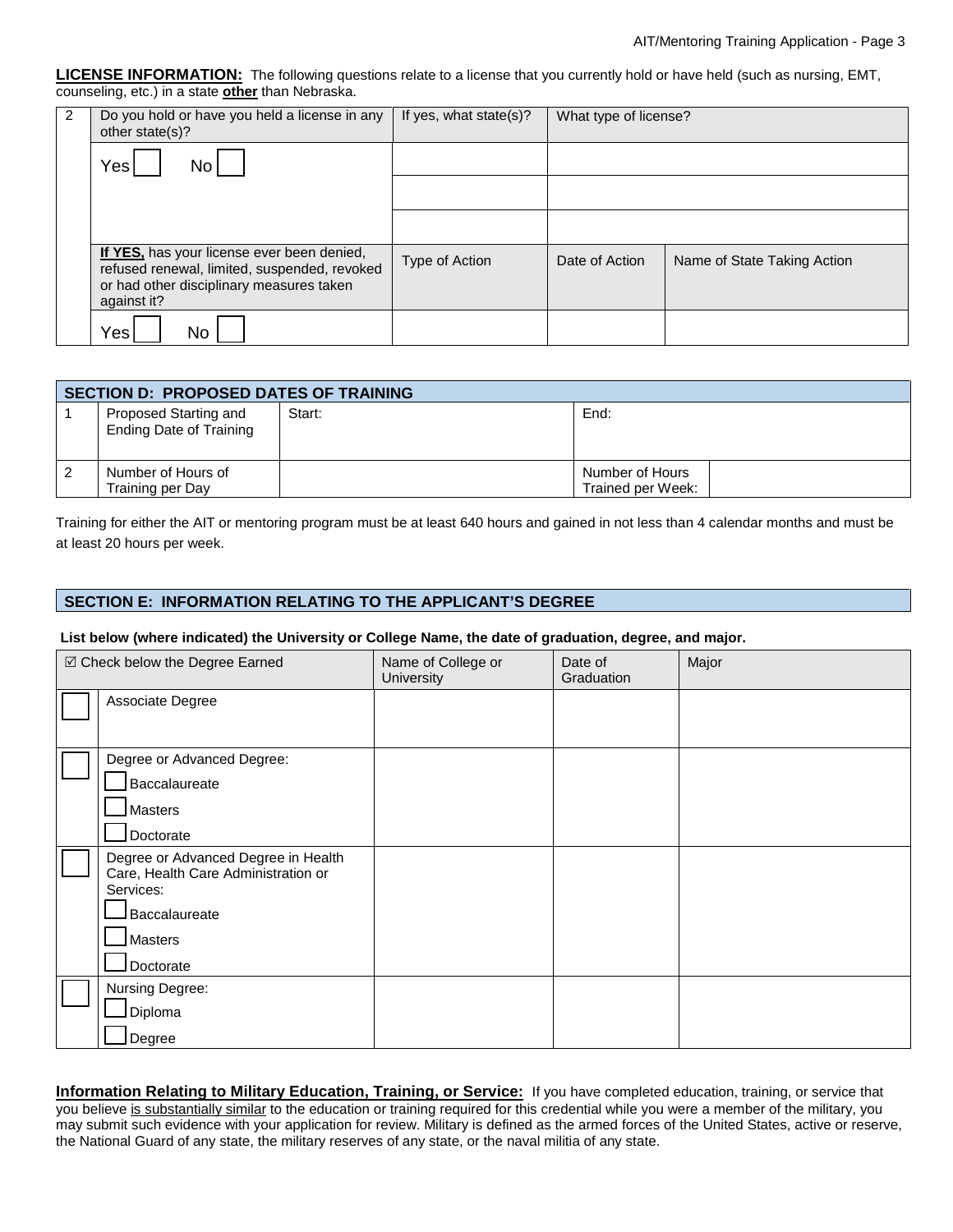# **ONLY APPLICANTS WITH THE FOLLOWING DEGREES AND 2 YEARS OF SPECIFIC WORK EXPERIENCE MUST COMPLETE SECTION F:**

|                                                                                                                                                                                                                                                                                        | <b>SECTION F: DEGREE with 2 YEARS WORK EXPERIENCE</b>                                                                                                                                                                                                                                                                                                                                     |  |  |  |
|----------------------------------------------------------------------------------------------------------------------------------------------------------------------------------------------------------------------------------------------------------------------------------------|-------------------------------------------------------------------------------------------------------------------------------------------------------------------------------------------------------------------------------------------------------------------------------------------------------------------------------------------------------------------------------------------|--|--|--|
| 1.                                                                                                                                                                                                                                                                                     | Baccalaureate, Master's or Doctorate degree from an accredited institution in Health Care, Health Care Administration or<br>Services if the applicant has at least 2 years working full time as an administrator or director of nursing of a hospital with a long-<br>term care unit or assisted-living facility or director of nursing in a nursing home or home for the aged or infirm. |  |  |  |
|                                                                                                                                                                                                                                                                                        | Administrator of a Hospital with a long-term care unit                                                                                                                                                                                                                                                                                                                                    |  |  |  |
|                                                                                                                                                                                                                                                                                        | Administrator of an Assisted-Living facility                                                                                                                                                                                                                                                                                                                                              |  |  |  |
|                                                                                                                                                                                                                                                                                        | Director of Nursing of a Hospital with a long-term care unit                                                                                                                                                                                                                                                                                                                              |  |  |  |
|                                                                                                                                                                                                                                                                                        | Director of Nursing of an Assisted-Living facility                                                                                                                                                                                                                                                                                                                                        |  |  |  |
|                                                                                                                                                                                                                                                                                        | Director of Nursing in a nursing home or home for the aged or infirm                                                                                                                                                                                                                                                                                                                      |  |  |  |
| 2.<br>Degree or Diploma in Nursing if the applicant has at least 2 years working full time as an administrator or director of nursing of a<br>hospital with a long-term care unit or assisted-living facility or director of nursing in a nursing home or home for the aged or infirm. |                                                                                                                                                                                                                                                                                                                                                                                           |  |  |  |
|                                                                                                                                                                                                                                                                                        | Administrator of a Hospital with a long-term care unit                                                                                                                                                                                                                                                                                                                                    |  |  |  |
|                                                                                                                                                                                                                                                                                        | Administrator of an Assisted-Living facility                                                                                                                                                                                                                                                                                                                                              |  |  |  |
|                                                                                                                                                                                                                                                                                        | Director of Nursing of a Hospital with a long-term care unit                                                                                                                                                                                                                                                                                                                              |  |  |  |
|                                                                                                                                                                                                                                                                                        | Director of Nursing of an Assisted-Living facility                                                                                                                                                                                                                                                                                                                                        |  |  |  |
|                                                                                                                                                                                                                                                                                        | Director of Nursing in a nursing home or home for the aged or infirm                                                                                                                                                                                                                                                                                                                      |  |  |  |
| 3.                                                                                                                                                                                                                                                                                     | Associate Degree with at least 2 years working full time in a nursing home or home for the aged or infirm or previous<br>work experience in health care administration.                                                                                                                                                                                                                   |  |  |  |
|                                                                                                                                                                                                                                                                                        | Title of position in nursing home/home for the aged or infirm:                                                                                                                                                                                                                                                                                                                            |  |  |  |

# **WORK EXPERIENCE:** 1. Name of Facility where experience gained: 2. Address: Street/PO/Route: City: City: City: City: City: City: City: City: City: 2ip Code: 3. Telephone # (Optional): 4. Dates of Experience: From: To: To:

|    | <b>WORK EXPERIENCE:</b>                         |                  |        |     |           |  |  |
|----|-------------------------------------------------|------------------|--------|-----|-----------|--|--|
| 1. | Name of Facility<br>where experience<br>gained: |                  |        |     |           |  |  |
| 2. | Address:                                        | Street/PO/Route: |        |     |           |  |  |
|    |                                                 | City:            | State: |     | Zip Code: |  |  |
| 3. | Telephone #<br>(Optional):                      |                  |        |     |           |  |  |
| 4. | Dates of Experience:                            | From:            |        | To: |           |  |  |

**SUBMIT** Official Verification of Employment as indicated above. Examples are: a letter from the Corporate Office, the Facility Board of Director's, Personnel Office, Supervisor, or other similar documentation.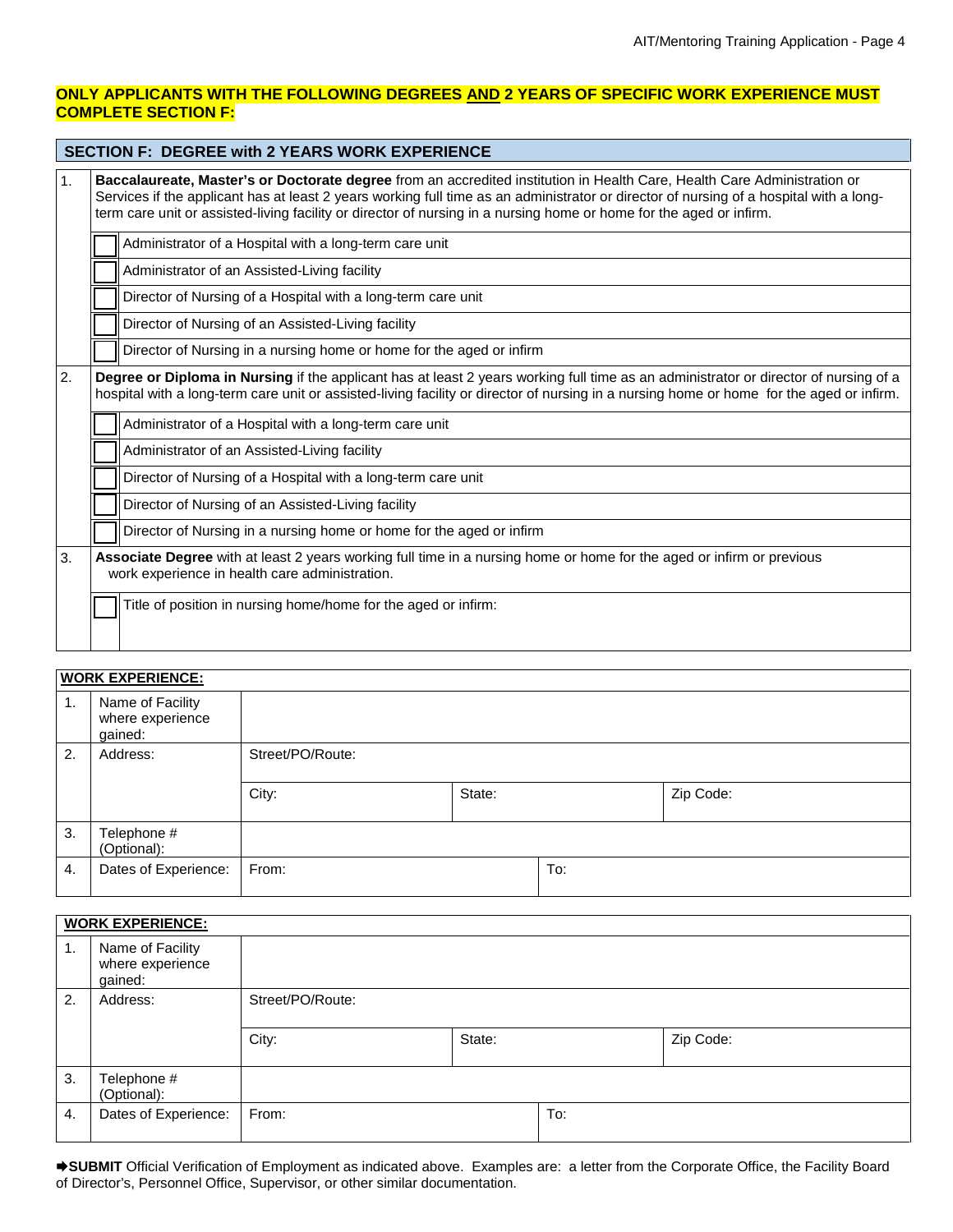### **ALL APPLICANTS MUST COMPLETE SECTION G EXCEPT THOSE WITH THE FOLLOWING TYPES OF DEGREES and EXPERIENCE:**

- **Baccalaureate, Master's or Doctorate** degree from an accredited institution in Health Care, Health Care Administration or Services if the applicant has at least 2 years working full time as an administrator or director of nursing of a hospital with a long-term care unit or assisted-living facility or director of nursing in a nursing home or home for the aged or infirm.
- Degree or Diploma in Nursing if the applicant has at least 2 years working full time as an administrator or director of nursing of a hospital with a long-term care unit or assistedliving facility or director of nursing in a nursing home or home for the aged or infirm.

#### **SECTION G: EDUCATIONAL CONTENT AREAS**

**You must have completed at least 3 hours in each of the educational areas identified below may be gained by obtaining academic hours or continuing education hours or a combination of both academic and continuing education**

| <b>FORMULA FOR CALCULATING HOURS</b> | Continuing Education: | 10 continuing education hours | $=$ 1 coursework hour |
|--------------------------------------|-----------------------|-------------------------------|-----------------------|
|                                      | Semester hours:       | semester hour                 | = 1 coursework hour   |
|                                      | Quarter hours:        | ∴5 quarter hours              | $=$ 1 coursework hour |

| → ATTACH an official course description for each course listed below |        |              |                       |        |  |
|----------------------------------------------------------------------|--------|--------------|-----------------------|--------|--|
| <b>Educational Content Area</b>                                      | Course | Course Title | Name of University or | Hours  |  |
|                                                                      | Number |              | College Hours Earned  | Earned |  |
|                                                                      |        |              |                       |        |  |

# **Area 1: Patient Care and Services.** Must include coursework in at least 1 of the following areas:

| a | Aging                                                                                  |          | Geriatrics/Gerontology              |  |  |
|---|----------------------------------------------------------------------------------------|----------|-------------------------------------|--|--|
|   | Nutrition                                                                              |          | <b>Medical Terminology</b>          |  |  |
|   | Environmental Health and Safety                                                        |          | Health Care Delivery Systems        |  |  |
|   | <b>Ancillary Health Services</b>                                                       |          | <b>Therapeutic Recreation</b>       |  |  |
| е | Nursing                                                                                | m        | End of Live Care                    |  |  |
|   | Pharmacology                                                                           | n        | Food Management                     |  |  |
|   | <b>Developmental Disabilities</b>                                                      | $\Omega$ | *75 hour Nurse Aide Training        |  |  |
|   | Disease Process                                                                        |          | Course will meet this area          |  |  |
|   |                                                                                        |          |                                     |  |  |
|   | Area 2: Social Services. Must include coursework in at least 1 of the following areas: |          |                                     |  |  |
| a | Spirituality                                                                           |          | Social Services (Medicaid/Medicare) |  |  |
|   | Social Gerontology (i.e.: theories of                                                  |          |                                     |  |  |
|   | aging/social aspects of aging/multi-                                                   | g        | Developments in Aging               |  |  |
|   | cultural issues)                                                                       | h        | Social Work                         |  |  |
|   | Human Development/Lifespan                                                             |          | Mental Health                       |  |  |
|   | <b>Therapeutic Recreation</b>                                                          |          | Death and Dying                     |  |  |
| е | Psychology (psychological aspects of                                                   |          | Case Management                     |  |  |
|   |                                                                                        |          |                                     |  |  |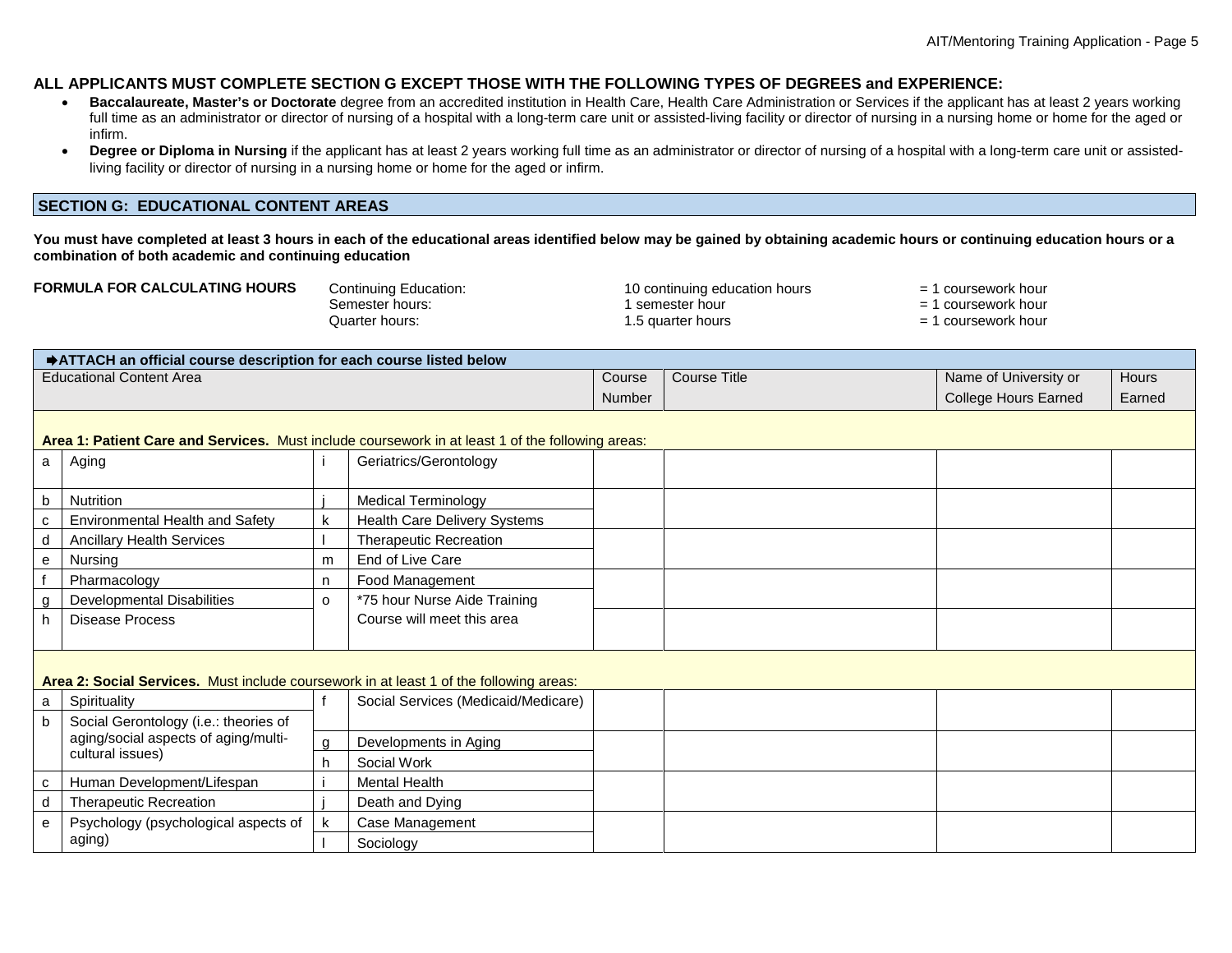| <b>Educational Content Area</b>                                                                                                                           |                                                                                             |    | <b>Course</b><br><b>Number</b>  | <b>Course Title</b> | <b>Name of University or</b><br><b>College Hours Earned</b> | <b>Hours</b><br><b>Earned</b> |  |  |
|-----------------------------------------------------------------------------------------------------------------------------------------------------------|---------------------------------------------------------------------------------------------|----|---------------------------------|---------------------|-------------------------------------------------------------|-------------------------------|--|--|
|                                                                                                                                                           | Area 3: Financial Management. Must include coursework in at least 1 of the following areas: |    |                                 |                     |                                                             |                               |  |  |
| a                                                                                                                                                         | <b>Financial Planning</b>                                                                   | d  | <b>Business Management</b>      |                     |                                                             |                               |  |  |
| b                                                                                                                                                         | Accounting (Payroll, AR, Taxes, HP,                                                         | e  | Office Management               |                     |                                                             |                               |  |  |
|                                                                                                                                                           | general ledger)                                                                             |    | Management                      |                     |                                                             |                               |  |  |
| $\mathbf c$                                                                                                                                               | <b>Statistics</b>                                                                           | g  | Medicare/Medicaid               |                     |                                                             |                               |  |  |
|                                                                                                                                                           |                                                                                             |    |                                 |                     |                                                             |                               |  |  |
|                                                                                                                                                           |                                                                                             |    |                                 |                     |                                                             |                               |  |  |
|                                                                                                                                                           | Area 4: Administration. Must include coursework in at least 1 of the following areas:       |    |                                 |                     |                                                             |                               |  |  |
| a                                                                                                                                                         | Management/Organizational Theory                                                            | e  | <b>Communication Skills</b>     |                     |                                                             |                               |  |  |
|                                                                                                                                                           |                                                                                             |    | Leadership Skills               |                     |                                                             |                               |  |  |
| b                                                                                                                                                         | Strategic/Financial Planning                                                                | a  | Purchasing/Inventory Control    |                     |                                                             |                               |  |  |
| $\mathbf c$                                                                                                                                               | <b>TOM/COI</b>                                                                              | h  | Law Courses (i.e.: Public       |                     |                                                             |                               |  |  |
| d                                                                                                                                                         | Personnel/Human Resources/Labor<br><b>Relations</b>                                         |    | Administration, Business Law)   |                     |                                                             |                               |  |  |
| Area 5: Rules, Regulations & Standards Relating to the Operation of a Health Care Facility. Must include coursework in at least 1 of the following areas: |                                                                                             |    |                                 |                     |                                                             |                               |  |  |
| a                                                                                                                                                         | <b>Health Care Administration</b>                                                           | e  | <b>OSHA/OBRA/ANSI Standards</b> |                     |                                                             |                               |  |  |
| $\mathbf b$                                                                                                                                               | Labor Laws                                                                                  |    | Life/Safety Code                |                     |                                                             |                               |  |  |
| C                                                                                                                                                         | Nursing Home Administrator<br>Regulations                                                   | g  | Medicare/Medicaid Issues        |                     |                                                             |                               |  |  |
|                                                                                                                                                           |                                                                                             | h. | ADA-FMLA, NFPA-FSES             |                     |                                                             |                               |  |  |
| d                                                                                                                                                         | <b>Nursing Facility Standards</b>                                                           |    | Ethics/Law                      |                     |                                                             |                               |  |  |

**Information Relating to Military Education, Training, or Service:** If you have completed education, training, or service that you believe <u>is substantially similar</u> to the education or training required for this credential while you were a member of the military, you may submit such evidence with your application for review. Military is defined as the armed forces of the United States, active or reserve, the National Guard of any state, the military reserves of any state, or the naval militia of any state.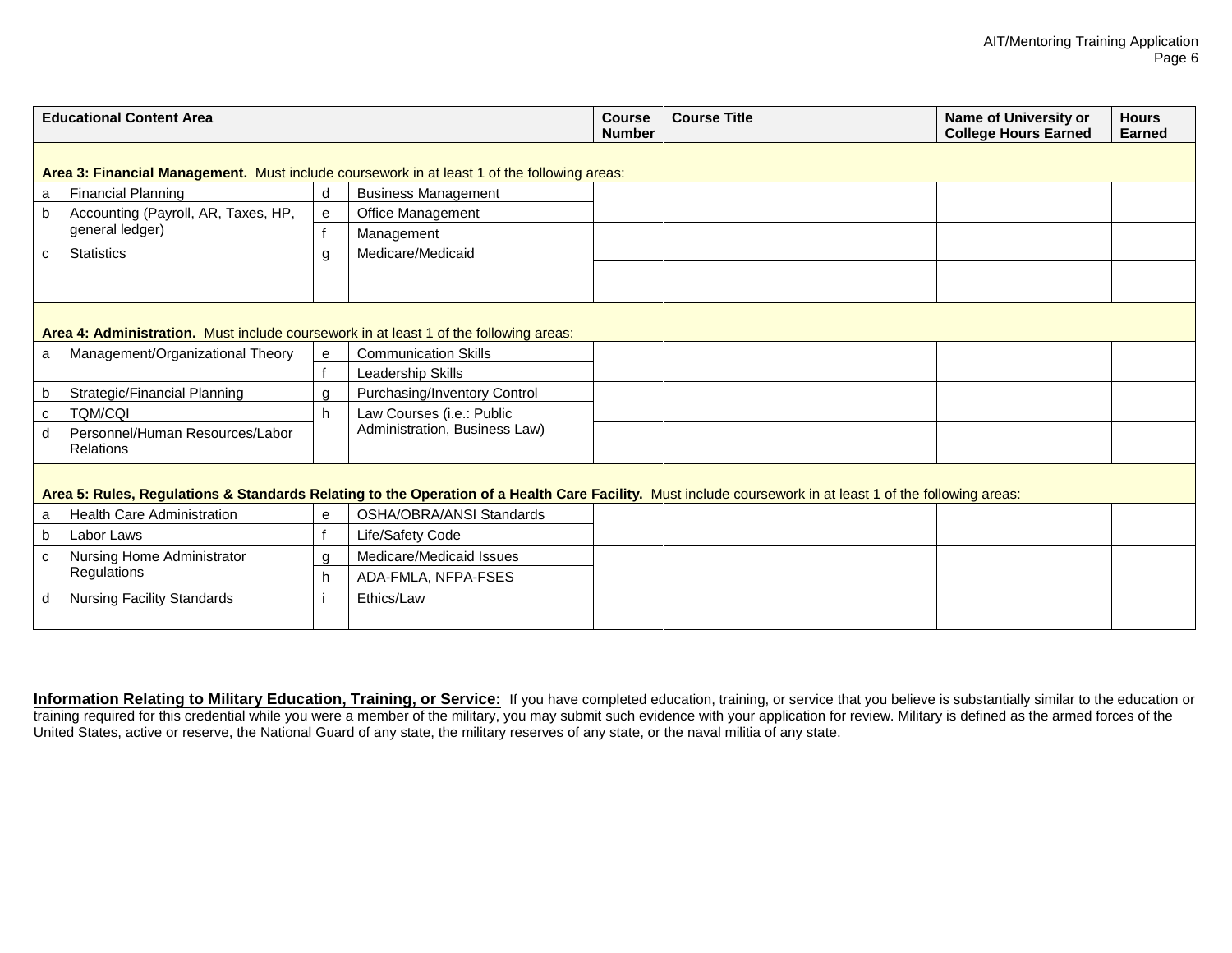| <b>SECTION H: PRACTICE PRIOR TO LICENSE</b>                                                                                                                                                                                                           |                   |  |  |  |  |
|-------------------------------------------------------------------------------------------------------------------------------------------------------------------------------------------------------------------------------------------------------|-------------------|--|--|--|--|
| If you practice prior to issuance of this license, you are subject to assessment of an Administrative Penalty of \$10 per day up to<br>\$1,000 and/or other action as provided in the statutes and regulations governing Nursing Home Administrators. |                   |  |  |  |  |
| Have you practiced as a nursing home administration in Nebraska without a Nebraska license?<br>Yes<br><b>No</b>                                                                                                                                       |                   |  |  |  |  |
| If yes, what are the actual number of days you practiced in Nebraska<br>without a license and what is the business name, location and telephone                                                                                                       | Number of days:   |  |  |  |  |
| number of the practice:                                                                                                                                                                                                                               | Name of Business: |  |  |  |  |
|                                                                                                                                                                                                                                                       | City:             |  |  |  |  |
|                                                                                                                                                                                                                                                       | Telephone #:      |  |  |  |  |

| <b>SECTION I: ATTESTATION</b>                                                                                                                                                                                                                |
|----------------------------------------------------------------------------------------------------------------------------------------------------------------------------------------------------------------------------------------------|
| For the purpose of meeting Neb. Rev. Stat. §§4-108 through 4-114 and 38-129 (check ONE of the boxes below):                                                                                                                                  |
| I attest that:                                                                                                                                                                                                                               |
| I am a citizen of the United States.                                                                                                                                                                                                         |
| I am NOT a citizen of the United States. I am a qualified alien under the federal Immigration and Nationality Act, or a                                                                                                                      |
| non-immigrant lawfully present in the United States, with documentation such as a permanent resident card, I-94<br>document, asylum, etc.                                                                                                    |
| I am NOT a citizen of the United States. I have an unexpired Employment Authorization Document (EAD) and                                                                                                                                     |
| documentation listed under the Federal REAL ID act, such as DACA, pending asylum, pending refugee, etc.                                                                                                                                      |
| I am NOT a citizen of the United States, a nonimmigrant, nor a qualified alien under the Federal                                                                                                                                             |
| Immigration and Nationality Act.                                                                                                                                                                                                             |
| I further attest that:                                                                                                                                                                                                                       |
| I have read the application or have had the application read to me; and<br>1.<br>I am of good character and all statements on this application are true and complete.<br>2.                                                                  |
|                                                                                                                                                                                                                                              |
| Date: the contract of the contract of the contract of the contract of the contract of the contract of the contract of the contract of the contract of the contract of the contract of the contract of the contract of the cont<br>Signature: |